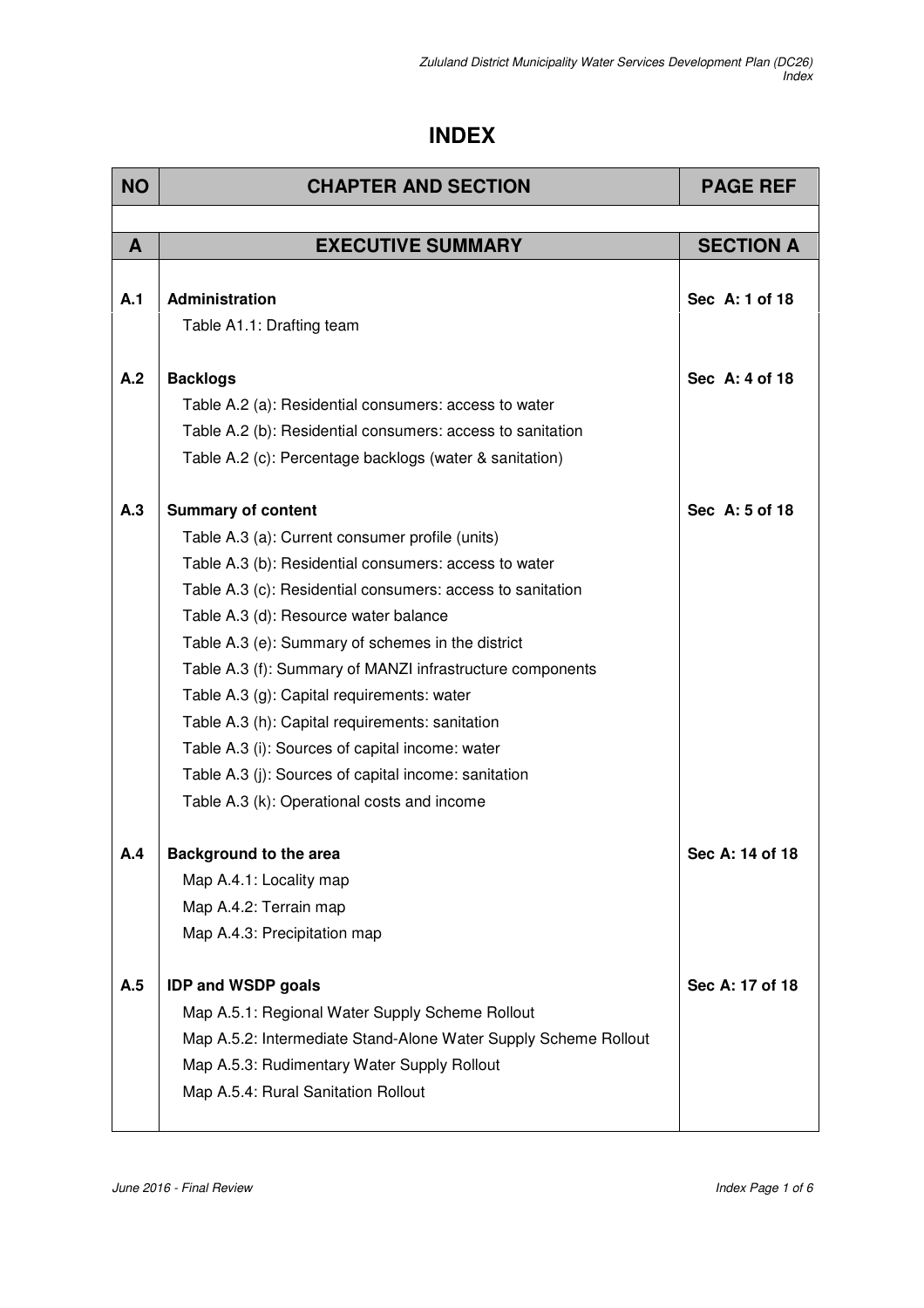| <b>NO</b> | <b>CHAPTER AND SECTION</b>                                                        | <b>PAGE REF</b>  |
|-----------|-----------------------------------------------------------------------------------|------------------|
|           |                                                                                   |                  |
| 1         | <b>SOCIO ECONOMIC PROFILE</b>                                                     | <b>SECTION 1</b> |
|           |                                                                                   |                  |
| 1.1       | <b>Demographics</b>                                                               | Sec 1:1 of 10    |
|           | Table 1.1 (a): Current consumer profile (units)                                   |                  |
|           | Figure 1.1 (a): Migration trends for KZN (Source: STATSSA)                        |                  |
|           | Figure 1.1 (b): Demographic trends and migration patterns in<br>household         |                  |
|           | Figure 1.1 (c): Annual Urban and Rural Household Growth per Local<br>Municipality |                  |
|           | Table 1.1 (b): Census 2011 households and population                              |                  |
|           | Table 1.1 (c): ZDM household counts and population                                |                  |
|           | Table 1.1 (d): ZDM demographics                                                   |                  |
|           | Table 1.1 (e): Settlement types                                                   |                  |
|           | Figure 1.1 (d): Age group breakdown                                               |                  |
|           | Figure 1.1 (e): Gender breakdown                                                  |                  |
|           |                                                                                   |                  |
| 1.2       | <b>Health</b>                                                                     | Sec 1:5 of 10    |
|           | Map 1.2 (a): Clinics and hospitals                                                |                  |
| 1.3       | <b>Employment and income</b>                                                      | Sec 1: 7 of 10   |
|           | Table 1.3 (a): Household income breakdown                                         |                  |
|           | Table 1.3 (b): Levels of employment                                               |                  |
|           | Figure 1.3 (a): Levels of education                                               |                  |
|           |                                                                                   |                  |
| 1.4       | Economic sectors, GGP contribution and employment                                 | Sec 1: 9 of 10   |
|           | Table 1.4 (a): Economic sector contribution to GGP                                |                  |
|           | Table 1.4 (b): GGP and employment                                                 |                  |
|           |                                                                                   |                  |
| 1.5       | <b>Economic trends</b>                                                            | Sec 1: 10 of 10  |
|           |                                                                                   |                  |
|           |                                                                                   |                  |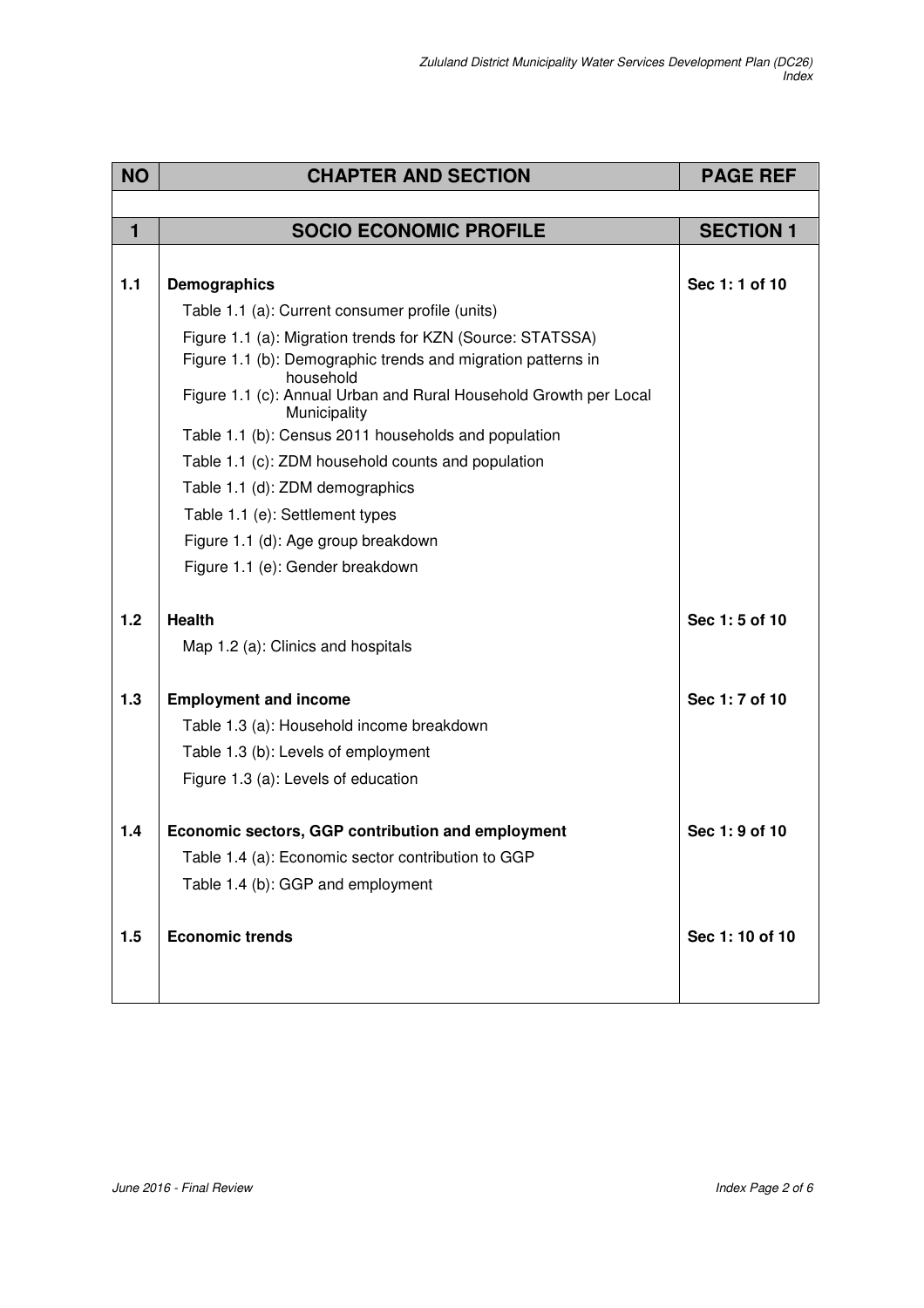| <b>NO</b>      | <b>CHAPTER AND SECTION</b>                                          | <b>PAGE REF</b>  |
|----------------|---------------------------------------------------------------------|------------------|
|                |                                                                     |                  |
| $\overline{2}$ | <b>SERVICE LEVEL PROFILE</b>                                        | <b>SECTION 2</b> |
|                |                                                                     |                  |
| 2.1            | <b>Residential consumer units</b>                                   | Sec 2: 2 of 7    |
|                | Table 2.1 (a): Residential consumers: access to water               |                  |
|                | Table 2.1 (b): Residential consumers: access to sanitation          |                  |
|                | Table 2.1 (c): Percentage backlogs (water & sanitation)             |                  |
| 2.2            | Public institutions and 'dry' industries                            | Sec 2: 3 of 7    |
|                | Table 2.2 (a): Public institutions and 'dry' industries: water      |                  |
|                | Table 2.2 (b): Public institutions and 'dry' industries: sanitation |                  |
|                | Map 2.2 (a): Location of institutional facilities                   |                  |
|                | Map 2.2 (b): Location of schools                                    |                  |
|                |                                                                     |                  |
| 2.3            | <b>Wet industries</b>                                               | Sec 2: 4 of 7    |
| 2.4            | Raw' water consumers                                                | Sec 2: 4 of 7    |
| 2.5            | Industrial consumer units: sanitation                               | Sec 2: 4 of 7    |
| 2.6            | Industries and their permitted effluent releases                    | Sec 2:5 of 7     |
| $\mathbf{3}$   | <b>WATER RESOURCE PROFILE</b>                                       | <b>SECTION 3</b> |
|                |                                                                     |                  |
| 3.1            | <b>Water sources</b><br>Table 3.1 (a): Resource water balance       | Sec 3:1 of 9     |
|                |                                                                     |                  |
| 3.2            | <b>Water quality</b>                                                | Sec 3:5 of 9     |
|                | Table 3.2 (a): Water quality monitoring                             |                  |
|                | Table 3.2 (b): Example of monthly water quality reports             |                  |
| 3.3            |                                                                     | Sec 3: 7 of 9    |
|                | Abstraction licenses and effluent permits                           |                  |
|                | Table 3.3 (a): List of water permits                                |                  |
|                | Table 3.3 (b): List of sewage effluent permits                      |                  |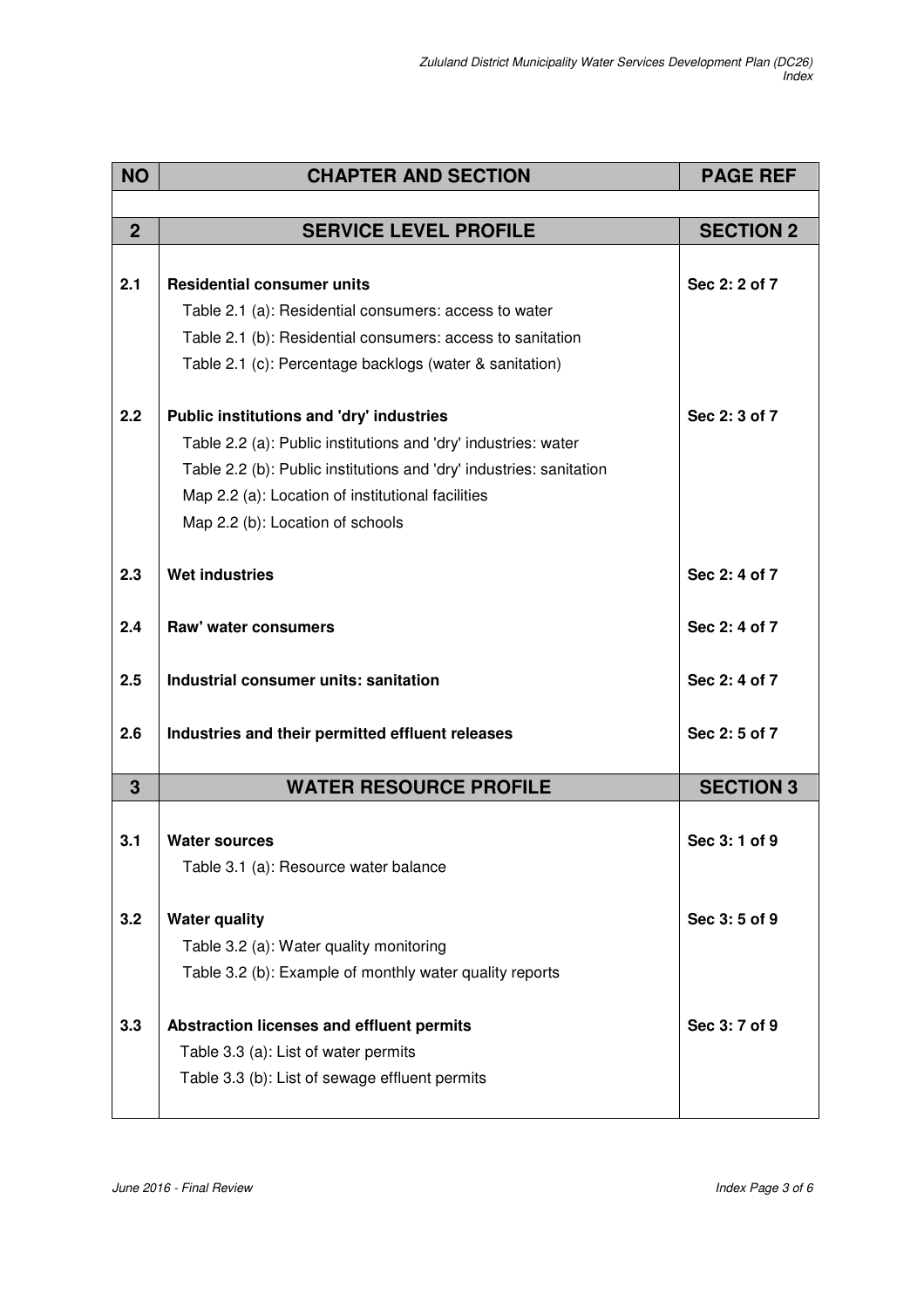| <b>NO</b>      | <b>CHAPTER AND SECTION</b>                                          | <b>PAGE REF</b>  |
|----------------|---------------------------------------------------------------------|------------------|
|                |                                                                     |                  |
| $\overline{4}$ | <b>WATER CONSERVATION/DEMAND MANAGEMENT</b>                         | <b>SECTION 4</b> |
| 4.1            | Water resource management interventions                             | Sec 4:1 of 6     |
|                | Figure 4.1: IWA Method of categorizing water use                    |                  |
|                | Table 4.1 (a): List of schemes with total monthly production & UAW  |                  |
| 4.2            | Water demand management interventions                               | Sec 4:6 of 6     |
|                |                                                                     |                  |
| 5              | <b>WATER SERVICES INFRASTRUCTURE PROFILE</b>                        | <b>SECTION 5</b> |
| 5.1            | <b>Existing water services infrastructure</b>                       | Sec 5:1 of 21    |
|                | Table 5.1 (a): Summary of schemes in the district                   |                  |
|                | Table 5.1 (b): Summary of MANZI infrastructure components           |                  |
|                | Figure 5.1 (a): Existing water infrastructure in the district       |                  |
|                | Figure 5.1 (b): Existing bulk infrastructure: Ulundi-Mabedlane      |                  |
|                | Figure 5.1 (c): Existing reticulation networks: Ulundi-Mabedlane    |                  |
|                | Figure 5.1 (d): Ulundi-Mabedlane - scheme level                     |                  |
|                | Figure 5.1 (e): Ulundi water treatment works - "installation" level |                  |
|                | Figure 5.1 (f): Ulundi water treatment works - "node" level         |                  |
|                | Figure 5.1 (g): Ulundi water treatment works - "component" level    |                  |
|                | Figure 5.1 (h): Schematic layout of Frischgewaagd water scheme      |                  |
| 5.2            | Asset management assessment                                         | Sec 5:10 of 21   |
| 5.3            | <b>Schemes to be transferred</b>                                    | Sec 5:11 of 21   |
| 5.4            | <b>Schemes to be rehabilitated</b>                                  | Sec 5:11 of 21   |
|                | Table 5.4 (a): The list of Waste Water Treatment works              |                  |
|                | Table 5.4 (b): The list of Water Treatment works                    |                  |
|                | Table 5.4 (c): Assessment of Water Treatment works                  |                  |
|                | Table 5.4 (d): Assessment of Waste Water Treatment works            |                  |
|                | Figure 5.4 (a): Locality map of the water works                     |                  |
|                | Figure 5.4 (b): Locality map of the sewage works                    |                  |
| 5.5            | New infrastructure to be built                                      | Sec 5:18 of 21   |
|                | Figure 5.5 (a): Ten back-to-back regional water schemes             |                  |
|                | Figure 5.5 (b): Planned future bulk infrastructure                  |                  |
|                | Table 5.5 (a): Cost of new infrastructure to be built               |                  |

June 2016 - Final Review **Index Page 4 of 6**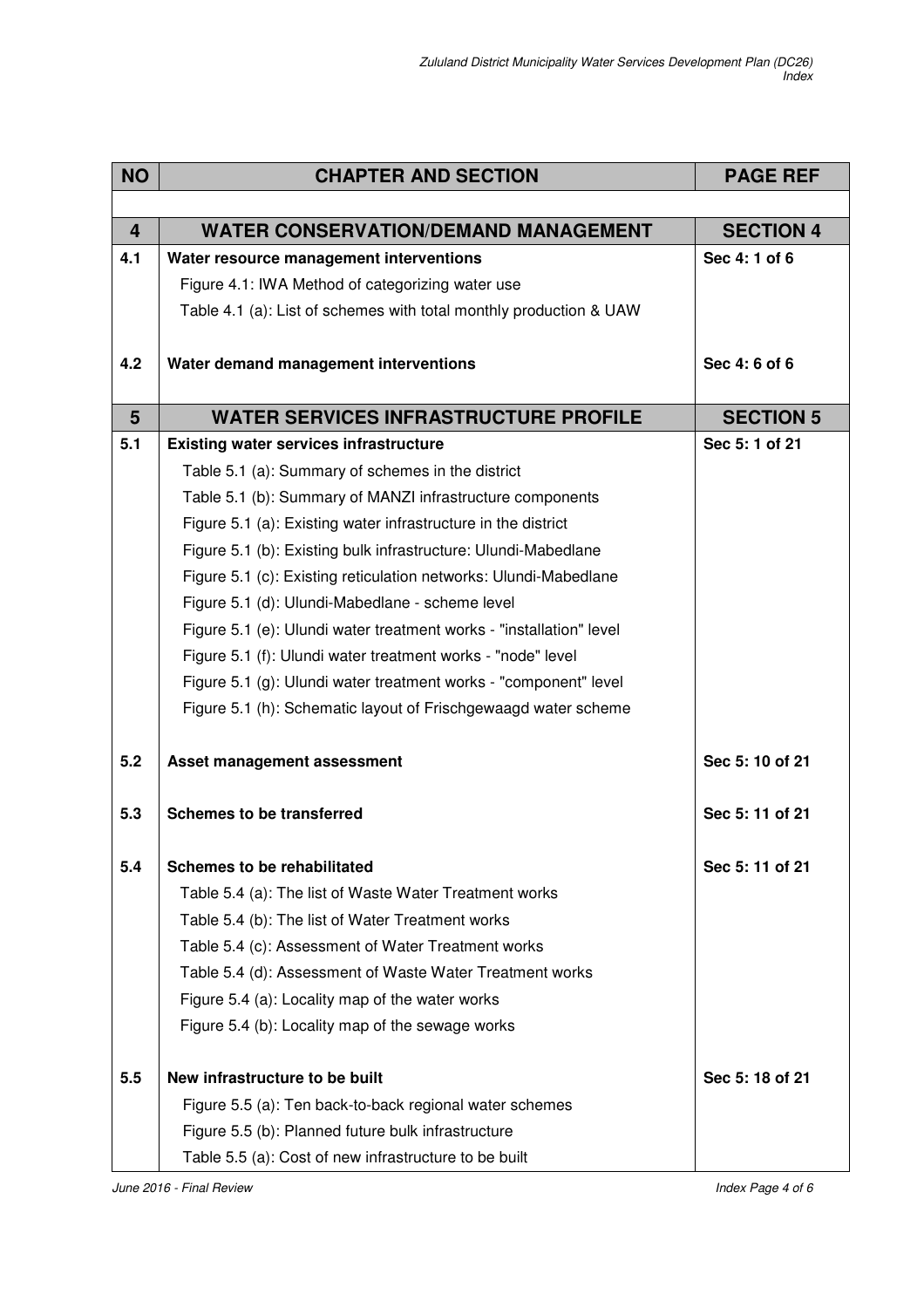| <b>NO</b>      | <b>CHAPTER AND SECTION</b>                                 | <b>PAGE REF</b>  |
|----------------|------------------------------------------------------------|------------------|
|                |                                                            |                  |
| 6              | <b>WATER BALANCE</b>                                       | <b>SECTION 6</b> |
|                | Table 6.1 (a): First order water balance for district      | Sec 6: 1 of 1    |
| $\overline{7}$ | <b>WATER SERVICES INSTITUTIONAL ARRANGEMENTS</b>           | <b>SECTION 7</b> |
|                |                                                            |                  |
| 7.1            | Water services authority assessment                        | Sec 7:1 of 5     |
|                | Table 7.1 (a): WSA functions and outputs within the ZDM    |                  |
|                |                                                            |                  |
| 7.2            | <b>By-laws affecting water services</b>                    | Sec 7: 2 of 5    |
|                |                                                            |                  |
| 7.3            | Water services providers' institutional arrangements       | Sec 7: 2 of 5    |
|                | Table 7.3 (a): Summary of costs                            |                  |
| 8              | <b>CUSTOMER SERVICES PROFILE</b>                           | <b>SECTION 8</b> |
|                |                                                            |                  |
| 8.1            | <b>Quality of service</b>                                  | Sec 8:1 of 6     |
|                | Table 8.1 (a): Water quality report produced through MANZI |                  |
|                | Table 8.1 (b): Monthly water quality report                |                  |
|                |                                                            |                  |
| 8.2            | <b>Consumer complaints</b>                                 | Sec 8: 2 of 6    |
|                | Table 8.2 (a): Siza Complaints Management System           |                  |
| 8.3            | Health and hygiene awareness education                     | Sec 8: 2 of 6    |
|                |                                                            |                  |
| 9              | <b>FINANCIAL PROFILE</b>                                   | <b>SECTION 9</b> |
|                |                                                            |                  |
| 9.1            | <b>Capital funds</b>                                       | Sec 9:1 of 7     |
|                | Table 9.1 (a): Capital requirements: water                 |                  |
|                | Table 9.1 (b): Capital requirements: sanitation            |                  |
|                | Table 9.1 (c): Sources of capital income: water            |                  |
|                | Table 9.1 (d): Sources of capital income: sanitation       |                  |
| 9.2            | Operating costs and income (water and sanitation)          | Sec 9:4 of 7     |
|                | Table 9.2 (a): Operational costs and income                |                  |
| 9.3            | <b>Tariffs and charges</b>                                 | Sec 9:4 of 7     |
|                | Table 9.3 (a): ZDM water services tariffs                  |                  |